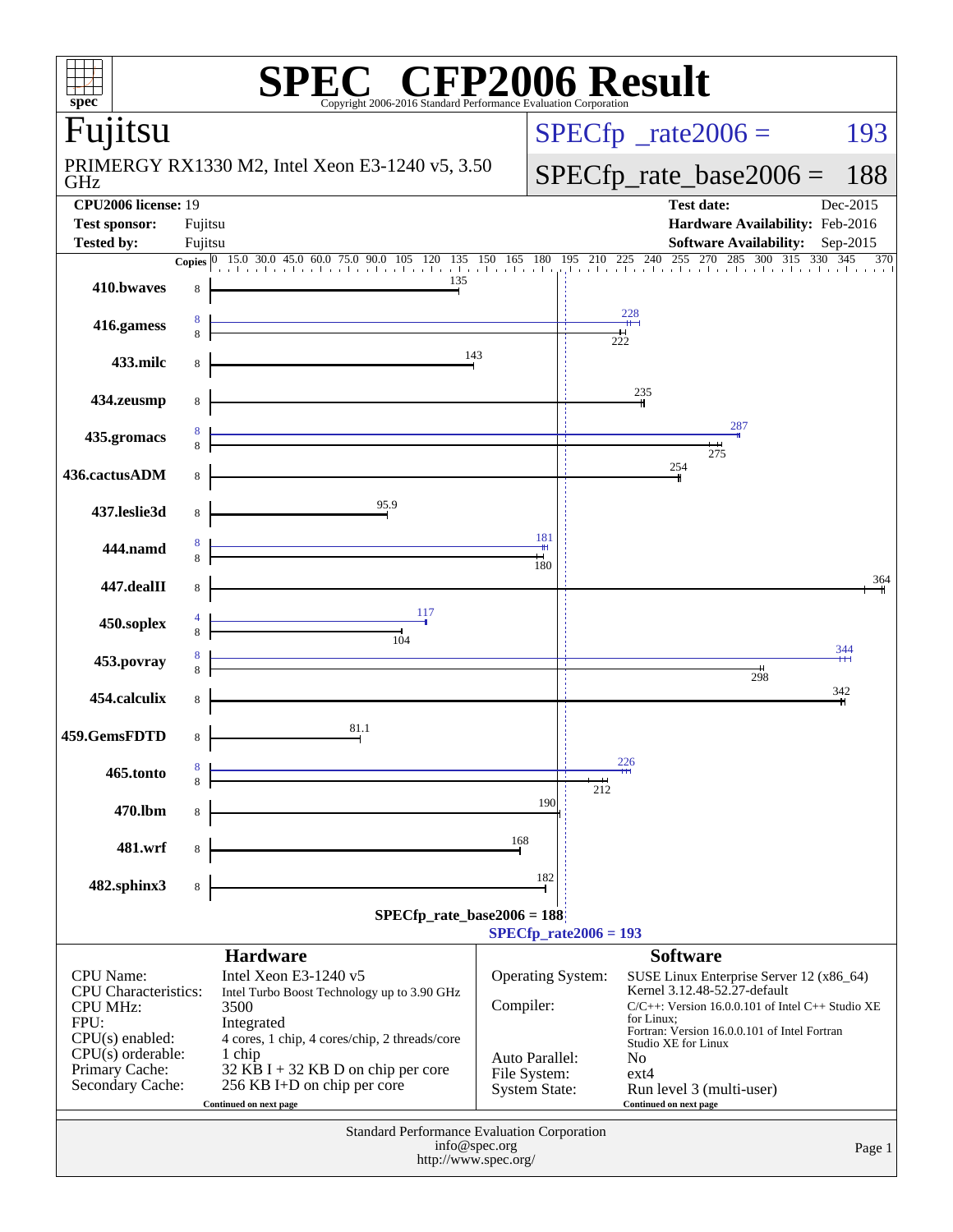

### Fujitsu

GHz PRIMERGY RX1330 M2, Intel Xeon E3-1240 v5, 3.50  $SPECTp\_rate2006 = 193$ 

## [SPECfp\\_rate\\_base2006 =](http://www.spec.org/auto/cpu2006/Docs/result-fields.html#SPECfpratebase2006) 188

#### **[CPU2006 license:](http://www.spec.org/auto/cpu2006/Docs/result-fields.html#CPU2006license)** 19 **[Test date:](http://www.spec.org/auto/cpu2006/Docs/result-fields.html#Testdate)** Dec-2015 **[Test sponsor:](http://www.spec.org/auto/cpu2006/Docs/result-fields.html#Testsponsor)** Fujitsu **[Hardware Availability:](http://www.spec.org/auto/cpu2006/Docs/result-fields.html#HardwareAvailability)** Feb-2016 **[Tested by:](http://www.spec.org/auto/cpu2006/Docs/result-fields.html#Testedby)** Fujitsu **[Software Availability:](http://www.spec.org/auto/cpu2006/Docs/result-fields.html#SoftwareAvailability)** Sep-2015 [L3 Cache:](http://www.spec.org/auto/cpu2006/Docs/result-fields.html#L3Cache) 8 MB I+D on chip per chip<br>Other Cache: None [Other Cache:](http://www.spec.org/auto/cpu2006/Docs/result-fields.html#OtherCache) [Memory:](http://www.spec.org/auto/cpu2006/Docs/result-fields.html#Memory) 64 GB (4 x 16 GB 2Rx8 PC4-2133P-E) [Disk Subsystem:](http://www.spec.org/auto/cpu2006/Docs/result-fields.html#DiskSubsystem) 1 x SATA, 500 GB, 7200 RPM [Other Hardware:](http://www.spec.org/auto/cpu2006/Docs/result-fields.html#OtherHardware) None [Base Pointers:](http://www.spec.org/auto/cpu2006/Docs/result-fields.html#BasePointers) 32/64-bit<br>Peak Pointers: 32/64-bit [Peak Pointers:](http://www.spec.org/auto/cpu2006/Docs/result-fields.html#PeakPointers) [Other Software:](http://www.spec.org/auto/cpu2006/Docs/result-fields.html#OtherSoftware) None

| <b>Results Table</b> |               |                |       |                                                                                                          |       |                |       |                          |                |              |                |              |                |              |
|----------------------|---------------|----------------|-------|----------------------------------------------------------------------------------------------------------|-------|----------------|-------|--------------------------|----------------|--------------|----------------|--------------|----------------|--------------|
|                      | <b>Base</b>   |                |       |                                                                                                          |       |                |       | <b>Peak</b>              |                |              |                |              |                |              |
| <b>Benchmark</b>     | <b>Copies</b> | <b>Seconds</b> | Ratio | <b>Seconds</b>                                                                                           | Ratio | <b>Seconds</b> | Ratio | <b>Copies</b>            | <b>Seconds</b> | <b>Ratio</b> | <b>Seconds</b> | <b>Ratio</b> | <b>Seconds</b> | <b>Ratio</b> |
| 410.bwayes           | 8             | 808            | 135   | 808                                                                                                      | 135   | 808            | 135   | 8                        | 808            | 135          | 808            | 135          | 808            | <u>135</u>   |
| 416.gamess           | 8             | 704            | 222   | 705                                                                                                      | 222   | 696            | 225   | 8                        | 694            | 226          | 688            | 228          | 673            | 233          |
| 433.milc             | 8             | 514            | 143   | 515                                                                                                      | 143   | 514            | 143   | 8                        | 514            | 143          | 515            | 143          | 514            | <u>143</u>   |
| $434$ . zeusmp       | 8             | 311            | 234   | 310                                                                                                      | 235   | 309            | 235   | 8                        | 311            | 234          | 310            | 235          | 309            | 235          |
| 435.gromacs          | 8             | 208            | 275   | 206                                                                                                      | 277   | 211            | 271   | 8                        | 200            | 286          | 199            | 287          | 199            | 287          |
| 436.cactusADM        | 8             | 375            | 255   | 377                                                                                                      | 254   | 377            | 254   | 8                        | 375            | 255          | 377            | 254          | 377            | 254          |
| 437.leslie3d         | 8             | 784            | 95.9  | 784                                                                                                      | 96.0  | 784            | 95.9  | 8                        | 784            | 95.9         | 784            | 96.0         | 784            | 95.9         |
| 444.namd             | 8             | 355            | 181   | 356                                                                                                      | 180   | 363            | 177   | 8                        | 351            | 183          | 354            | 181          | 356            | 180          |
| 447.dealII           | 8             | 258            | 354   | 250                                                                                                      | 366   | 251            | 364   | 8                        | 258            | 354          | 250            | 366          | 251            | 364          |
| 450.soplex           | 8             | 644            | 104   | 645                                                                                                      | 103   | 642            | 104   | $\boldsymbol{\varDelta}$ | 284            | 117          | 287            | 116          | 286            | 117          |
| $453$ .povray        | 8             | 143            | 298   | 143                                                                                                      | 298   | 142            | 300   | 8                        | 125            | 342          | 123            | 347          | 124            | 344          |
| 454.calculix         | 8             | 193            | 342   | 193                                                                                                      | 342   | 192            | 344   | 8                        | 193            | 342          | 193            | 342          | 192            | 344          |
| 459.GemsFDTD         | 8             | 1047           | 81.1  | 1046                                                                                                     | 81.1  | 1047           | 81.1  | 8                        | 1047           | 81.1         | 1046           | 81.1         | 1047           | 81.1         |
| 465.tonto            | 8             | 384            | 205   | 371                                                                                                      | 212   | 365            | 215   | 8                        | 349            | 226          | 345            | 228          | 353            | 223          |
| 470.1bm              | 8             | 580            | 190   | 580                                                                                                      | 190   | 580            | 190   | 8                        | 580            | 190          | 580            | 190          | 580            | <u>190</u>   |
| 481.wrf              | 8             | 531            | 168   | 532                                                                                                      | 168   | 533            | 168   | 8                        | 531            | 168          | 532            | 168          | 533            | 168          |
| $482$ .sphinx $3$    | 8             | 859            | 181   | 858                                                                                                      | 182   | 857            | 182   | 8                        | 859            | 181          | 858            | 182          | 857            | 182          |
|                      |               |                |       | Results appear in the order in which they were run. Bold underlined text indicates a median measurement. |       |                |       |                          |                |              |                |              |                |              |

#### **[Submit Notes](http://www.spec.org/auto/cpu2006/Docs/result-fields.html#SubmitNotes)**

 The taskset mechanism was used to bind copies to processors. The config file option 'submit' was used to generate taskset commands to bind each copy to a specific processor. For details, please see the config file.

#### **[Operating System Notes](http://www.spec.org/auto/cpu2006/Docs/result-fields.html#OperatingSystemNotes)**

Stack size set to unlimited using "ulimit -s unlimited"

#### **[Platform Notes](http://www.spec.org/auto/cpu2006/Docs/result-fields.html#PlatformNotes)**

 BIOS configuration: Sysinfo program /home/SPECcpu2006/config/sysinfo.rev6914 \$Rev: 6914 \$ \$Date:: 2014-06-25 #\$ e3fbb8667b5a285932ceab81e28219e1

Continued on next page

Standard Performance Evaluation Corporation [info@spec.org](mailto:info@spec.org) <http://www.spec.org/>

Page 2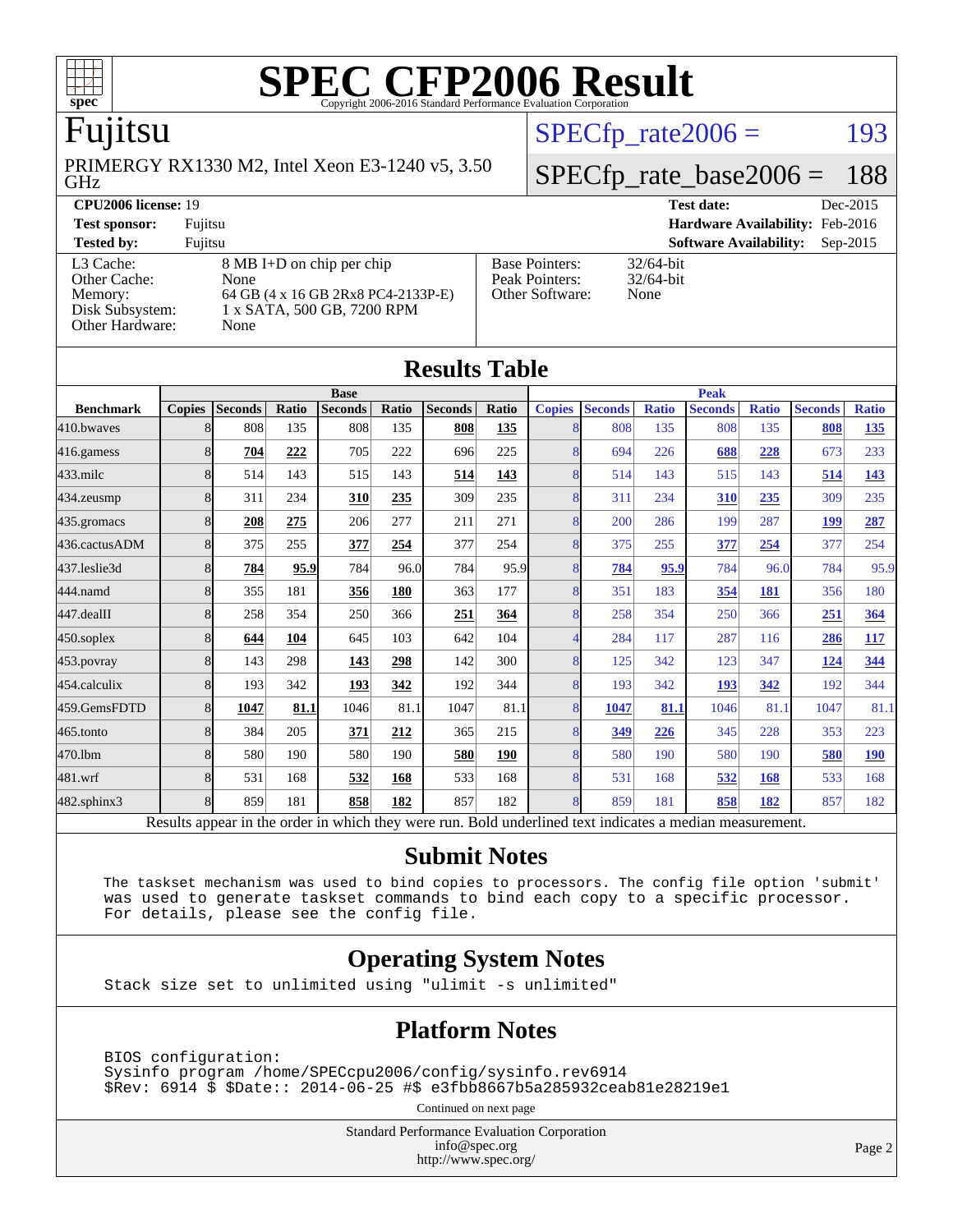

#### Fujitsu

GHz PRIMERGY RX1330 M2, Intel Xeon E3-1240 v5, 3.50  $SPECTp_rate2006 = 193$ 

[SPECfp\\_rate\\_base2006 =](http://www.spec.org/auto/cpu2006/Docs/result-fields.html#SPECfpratebase2006) 188

**[CPU2006 license:](http://www.spec.org/auto/cpu2006/Docs/result-fields.html#CPU2006license)** 19 **[Test date:](http://www.spec.org/auto/cpu2006/Docs/result-fields.html#Testdate)** Dec-2015 **[Test sponsor:](http://www.spec.org/auto/cpu2006/Docs/result-fields.html#Testsponsor)** Fujitsu **[Hardware Availability:](http://www.spec.org/auto/cpu2006/Docs/result-fields.html#HardwareAvailability)** Feb-2016 **[Tested by:](http://www.spec.org/auto/cpu2006/Docs/result-fields.html#Testedby)** Fujitsu **[Software Availability:](http://www.spec.org/auto/cpu2006/Docs/result-fields.html#SoftwareAvailability)** Sep-2015

#### **[Platform Notes \(Continued\)](http://www.spec.org/auto/cpu2006/Docs/result-fields.html#PlatformNotes)**

Standard Performance Evaluation Corporation [info@spec.org](mailto:info@spec.org) <http://www.spec.org/> Page 3 running on RX1330M2 Sat Dec 12 21:44:33 2015 This section contains SUT (System Under Test) info as seen by some common utilities. To remove or add to this section, see: <http://www.spec.org/cpu2006/Docs/config.html#sysinfo> From /proc/cpuinfo model name : Intel(R) Xeon(R) CPU E3-1240 v5 @ 3.50GHz 1 "physical id"s (chips) 8 "processors" cores, siblings (Caution: counting these is hw and system dependent. The following excerpts from /proc/cpuinfo might not be reliable. Use with caution.) cpu cores : 4 siblings : 8 physical 0: cores 0 1 2 3 cache size : 8192 KB From /proc/meminfo<br>MemTotal: 65905052 kB HugePages\_Total: 0 Hugepagesize: 2048 kB /usr/bin/lsb\_release -d SUSE Linux Enterprise Server 12 From /etc/\*release\* /etc/\*version\* SuSE-release: SUSE Linux Enterprise Server 12 (x86\_64) VERSION = 12 PATCHLEVEL = 0 # This file is deprecated and will be removed in a future service pack or release. # Please check /etc/os-release for details about this release. os-release: NAME="SLES" VERSION="12" VERSION\_ID="12" PRETTY\_NAME="SUSE Linux Enterprise Server 12" ID="sles" ANSI\_COLOR="0;32" CPE\_NAME="cpe:/o:suse:sles:12" uname -a: Linux RX1330M2 3.12.48-52.27-default #1 SMP Mon Oct 5 10:08:10 UTC 2015 (314f0e3) x86\_64 x86\_64 x86\_64 GNU/Linux run-level 5 Dec 12 13:51 SPEC is set to: /home/SPECcpu2006 Filesystem Type Size Used Avail Use% Mounted on /dev/sda4 xfs 424G 12G 413G 3% /home Continued on next page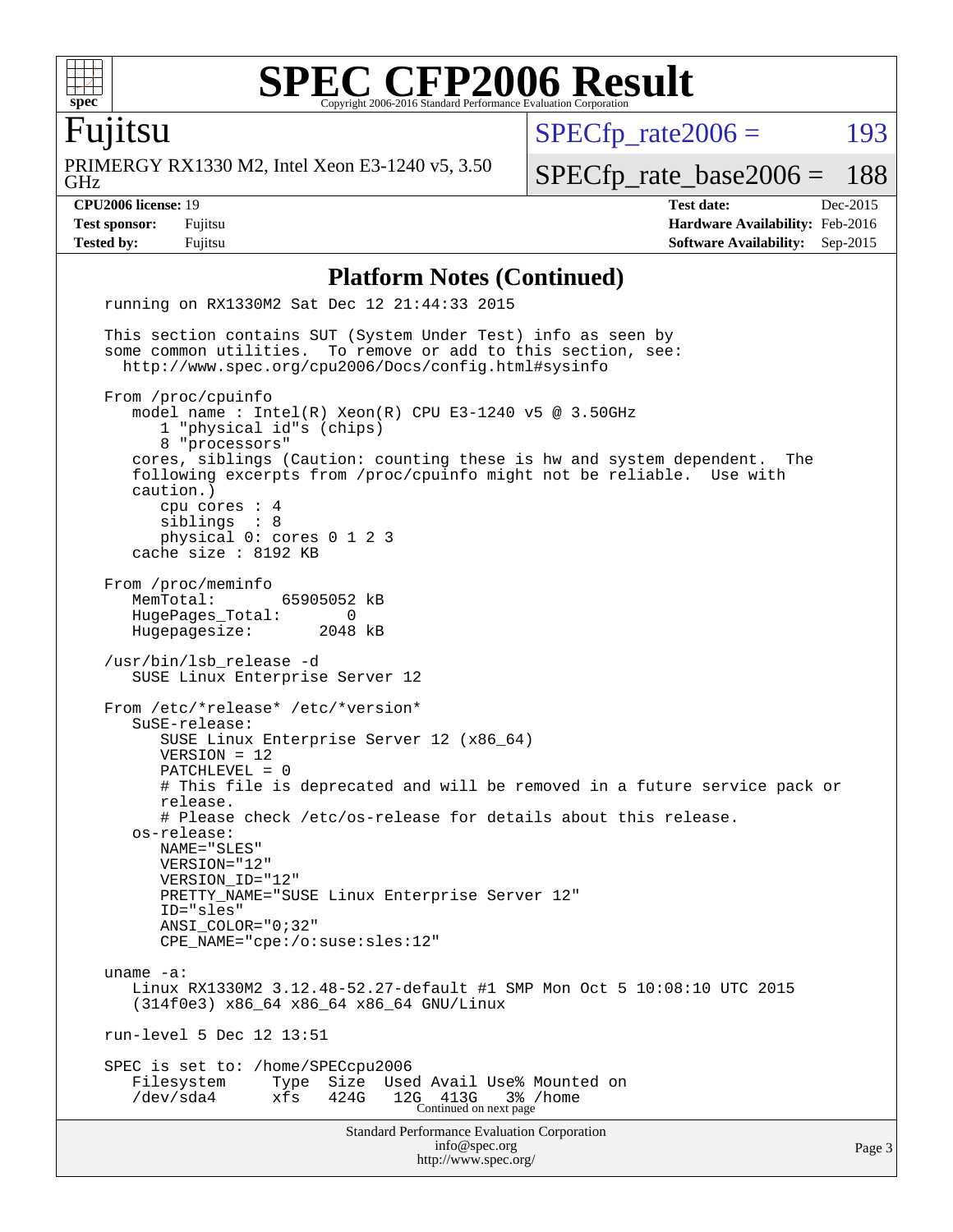

#### Fujitsu

GHz PRIMERGY RX1330 M2, Intel Xeon E3-1240 v5, 3.50  $SPECTp\_rate2006 = 193$ 

#### [SPECfp\\_rate\\_base2006 =](http://www.spec.org/auto/cpu2006/Docs/result-fields.html#SPECfpratebase2006) 188

**[CPU2006 license:](http://www.spec.org/auto/cpu2006/Docs/result-fields.html#CPU2006license)** 19 **[Test date:](http://www.spec.org/auto/cpu2006/Docs/result-fields.html#Testdate)** Dec-2015 **[Test sponsor:](http://www.spec.org/auto/cpu2006/Docs/result-fields.html#Testsponsor)** Fujitsu **[Hardware Availability:](http://www.spec.org/auto/cpu2006/Docs/result-fields.html#HardwareAvailability)** Feb-2016 **[Tested by:](http://www.spec.org/auto/cpu2006/Docs/result-fields.html#Testedby)** Fujitsu **[Software Availability:](http://www.spec.org/auto/cpu2006/Docs/result-fields.html#SoftwareAvailability)** Sep-2015

#### **[Platform Notes \(Continued\)](http://www.spec.org/auto/cpu2006/Docs/result-fields.html#PlatformNotes)**

Additional information from dmidecode:

 Warning: Use caution when you interpret this section. The 'dmidecode' program reads system data which is "intended to allow hardware to be accurately determined", but the intent may not be met, as there are frequent changes to hardware, firmware, and the "DMTF SMBIOS" standard.

 BIOS FUJITSU // American Megatrends Inc. V5.0.0.11 R1.0.0 for D3375-A1x 10/27/2015 Memory: 4x SK Hynix HMA82GU7MFR8N-TF 16 GB 2 rank 2133 MHz

(End of data from sysinfo program)

#### **[General Notes](http://www.spec.org/auto/cpu2006/Docs/result-fields.html#GeneralNotes)**

Environment variables set by runspec before the start of the run: LD\_LIBRARY\_PATH = "/home/SPECcpu2006/libs/32:/home/SPECcpu2006/libs/64:/home/SPECcpu2006/sh"

 Binaries compiled on a system with 1x Intel Core i5-4670K CPU + 32GB memory using RedHat EL 7.1 Transparent Huge Pages enabled with: echo always > /sys/kernel/mm/transparent\_hugepage/enabled

For information about Fujitsu please visit: <http://www.fujitsu.com>

### **[Base Compiler Invocation](http://www.spec.org/auto/cpu2006/Docs/result-fields.html#BaseCompilerInvocation)**

[C benchmarks](http://www.spec.org/auto/cpu2006/Docs/result-fields.html#Cbenchmarks):

 $\text{icc}$   $-\text{m64}$ 

[C++ benchmarks:](http://www.spec.org/auto/cpu2006/Docs/result-fields.html#CXXbenchmarks) [icpc -m64](http://www.spec.org/cpu2006/results/res2016q1/cpu2006-20160111-38670.flags.html#user_CXXbase_intel_icpc_64bit_bedb90c1146cab66620883ef4f41a67e)

[Fortran benchmarks](http://www.spec.org/auto/cpu2006/Docs/result-fields.html#Fortranbenchmarks): [ifort -m64](http://www.spec.org/cpu2006/results/res2016q1/cpu2006-20160111-38670.flags.html#user_FCbase_intel_ifort_64bit_ee9d0fb25645d0210d97eb0527dcc06e)

[Benchmarks using both Fortran and C](http://www.spec.org/auto/cpu2006/Docs/result-fields.html#BenchmarksusingbothFortranandC): [icc -m64](http://www.spec.org/cpu2006/results/res2016q1/cpu2006-20160111-38670.flags.html#user_CC_FCbase_intel_icc_64bit_0b7121f5ab7cfabee23d88897260401c) [ifort -m64](http://www.spec.org/cpu2006/results/res2016q1/cpu2006-20160111-38670.flags.html#user_CC_FCbase_intel_ifort_64bit_ee9d0fb25645d0210d97eb0527dcc06e)

### **[Base Portability Flags](http://www.spec.org/auto/cpu2006/Docs/result-fields.html#BasePortabilityFlags)**

 410.bwaves: [-DSPEC\\_CPU\\_LP64](http://www.spec.org/cpu2006/results/res2016q1/cpu2006-20160111-38670.flags.html#suite_basePORTABILITY410_bwaves_DSPEC_CPU_LP64) 416.gamess: [-DSPEC\\_CPU\\_LP64](http://www.spec.org/cpu2006/results/res2016q1/cpu2006-20160111-38670.flags.html#suite_basePORTABILITY416_gamess_DSPEC_CPU_LP64) 433.milc: [-DSPEC\\_CPU\\_LP64](http://www.spec.org/cpu2006/results/res2016q1/cpu2006-20160111-38670.flags.html#suite_basePORTABILITY433_milc_DSPEC_CPU_LP64) 434.zeusmp: [-DSPEC\\_CPU\\_LP64](http://www.spec.org/cpu2006/results/res2016q1/cpu2006-20160111-38670.flags.html#suite_basePORTABILITY434_zeusmp_DSPEC_CPU_LP64)

Continued on next page

Standard Performance Evaluation Corporation [info@spec.org](mailto:info@spec.org) <http://www.spec.org/>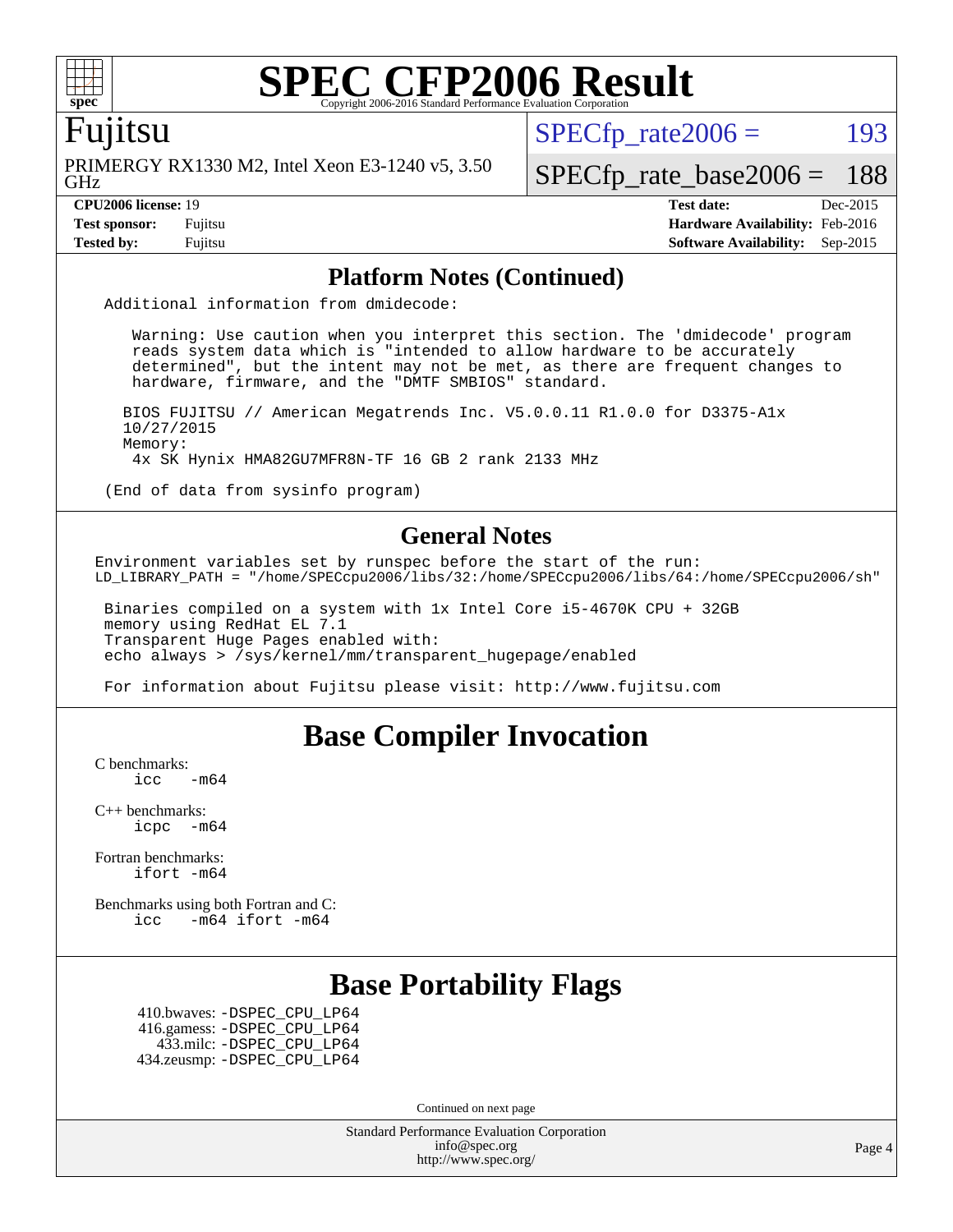

Fujitsu

GHz PRIMERGY RX1330 M2, Intel Xeon E3-1240 v5, 3.50  $SPECTp\_rate2006 = 193$ 

[SPECfp\\_rate\\_base2006 =](http://www.spec.org/auto/cpu2006/Docs/result-fields.html#SPECfpratebase2006) 188

| <b>Test sponsor:</b> | Fujitsu |
|----------------------|---------|
| Tested by:           | Fuiitsu |

**[CPU2006 license:](http://www.spec.org/auto/cpu2006/Docs/result-fields.html#CPU2006license)** 19 **[Test date:](http://www.spec.org/auto/cpu2006/Docs/result-fields.html#Testdate)** Dec-2015 **[Hardware Availability:](http://www.spec.org/auto/cpu2006/Docs/result-fields.html#HardwareAvailability)** Feb-2016 **[Software Availability:](http://www.spec.org/auto/cpu2006/Docs/result-fields.html#SoftwareAvailability)** Sep-2015

### **[Base Portability Flags \(Continued\)](http://www.spec.org/auto/cpu2006/Docs/result-fields.html#BasePortabilityFlags)**

 435.gromacs: [-DSPEC\\_CPU\\_LP64](http://www.spec.org/cpu2006/results/res2016q1/cpu2006-20160111-38670.flags.html#suite_basePORTABILITY435_gromacs_DSPEC_CPU_LP64) [-nofor\\_main](http://www.spec.org/cpu2006/results/res2016q1/cpu2006-20160111-38670.flags.html#user_baseLDPORTABILITY435_gromacs_f-nofor_main) 436.cactusADM: [-DSPEC\\_CPU\\_LP64](http://www.spec.org/cpu2006/results/res2016q1/cpu2006-20160111-38670.flags.html#suite_basePORTABILITY436_cactusADM_DSPEC_CPU_LP64) [-nofor\\_main](http://www.spec.org/cpu2006/results/res2016q1/cpu2006-20160111-38670.flags.html#user_baseLDPORTABILITY436_cactusADM_f-nofor_main) 437.leslie3d: [-DSPEC\\_CPU\\_LP64](http://www.spec.org/cpu2006/results/res2016q1/cpu2006-20160111-38670.flags.html#suite_basePORTABILITY437_leslie3d_DSPEC_CPU_LP64) 444.namd: [-DSPEC\\_CPU\\_LP64](http://www.spec.org/cpu2006/results/res2016q1/cpu2006-20160111-38670.flags.html#suite_basePORTABILITY444_namd_DSPEC_CPU_LP64) 447.dealII: [-DSPEC\\_CPU\\_LP64](http://www.spec.org/cpu2006/results/res2016q1/cpu2006-20160111-38670.flags.html#suite_basePORTABILITY447_dealII_DSPEC_CPU_LP64) 450.soplex: [-DSPEC\\_CPU\\_LP64](http://www.spec.org/cpu2006/results/res2016q1/cpu2006-20160111-38670.flags.html#suite_basePORTABILITY450_soplex_DSPEC_CPU_LP64) 453.povray: [-DSPEC\\_CPU\\_LP64](http://www.spec.org/cpu2006/results/res2016q1/cpu2006-20160111-38670.flags.html#suite_basePORTABILITY453_povray_DSPEC_CPU_LP64) 454.calculix: [-DSPEC\\_CPU\\_LP64](http://www.spec.org/cpu2006/results/res2016q1/cpu2006-20160111-38670.flags.html#suite_basePORTABILITY454_calculix_DSPEC_CPU_LP64) [-nofor\\_main](http://www.spec.org/cpu2006/results/res2016q1/cpu2006-20160111-38670.flags.html#user_baseLDPORTABILITY454_calculix_f-nofor_main) 459.GemsFDTD: [-DSPEC\\_CPU\\_LP64](http://www.spec.org/cpu2006/results/res2016q1/cpu2006-20160111-38670.flags.html#suite_basePORTABILITY459_GemsFDTD_DSPEC_CPU_LP64) 465.tonto: [-DSPEC\\_CPU\\_LP64](http://www.spec.org/cpu2006/results/res2016q1/cpu2006-20160111-38670.flags.html#suite_basePORTABILITY465_tonto_DSPEC_CPU_LP64) 470.lbm: [-DSPEC\\_CPU\\_LP64](http://www.spec.org/cpu2006/results/res2016q1/cpu2006-20160111-38670.flags.html#suite_basePORTABILITY470_lbm_DSPEC_CPU_LP64) 481.wrf: [-DSPEC\\_CPU\\_LP64](http://www.spec.org/cpu2006/results/res2016q1/cpu2006-20160111-38670.flags.html#suite_basePORTABILITY481_wrf_DSPEC_CPU_LP64) [-DSPEC\\_CPU\\_CASE\\_FLAG](http://www.spec.org/cpu2006/results/res2016q1/cpu2006-20160111-38670.flags.html#b481.wrf_baseCPORTABILITY_DSPEC_CPU_CASE_FLAG) [-DSPEC\\_CPU\\_LINUX](http://www.spec.org/cpu2006/results/res2016q1/cpu2006-20160111-38670.flags.html#b481.wrf_baseCPORTABILITY_DSPEC_CPU_LINUX) 482.sphinx3: [-DSPEC\\_CPU\\_LP64](http://www.spec.org/cpu2006/results/res2016q1/cpu2006-20160111-38670.flags.html#suite_basePORTABILITY482_sphinx3_DSPEC_CPU_LP64)

### **[Base Optimization Flags](http://www.spec.org/auto/cpu2006/Docs/result-fields.html#BaseOptimizationFlags)**

[C benchmarks](http://www.spec.org/auto/cpu2006/Docs/result-fields.html#Cbenchmarks):

[-xCORE-AVX2](http://www.spec.org/cpu2006/results/res2016q1/cpu2006-20160111-38670.flags.html#user_CCbase_f-xAVX2_5f5fc0cbe2c9f62c816d3e45806c70d7) [-ipo](http://www.spec.org/cpu2006/results/res2016q1/cpu2006-20160111-38670.flags.html#user_CCbase_f-ipo) [-O3](http://www.spec.org/cpu2006/results/res2016q1/cpu2006-20160111-38670.flags.html#user_CCbase_f-O3) [-no-prec-div](http://www.spec.org/cpu2006/results/res2016q1/cpu2006-20160111-38670.flags.html#user_CCbase_f-no-prec-div) [-opt-prefetch](http://www.spec.org/cpu2006/results/res2016q1/cpu2006-20160111-38670.flags.html#user_CCbase_f-opt-prefetch) [-auto-p32](http://www.spec.org/cpu2006/results/res2016q1/cpu2006-20160111-38670.flags.html#user_CCbase_f-auto-p32) [-ansi-alias](http://www.spec.org/cpu2006/results/res2016q1/cpu2006-20160111-38670.flags.html#user_CCbase_f-ansi-alias) [-opt-mem-layout-trans=3](http://www.spec.org/cpu2006/results/res2016q1/cpu2006-20160111-38670.flags.html#user_CCbase_f-opt-mem-layout-trans_a7b82ad4bd7abf52556d4961a2ae94d5)

[C++ benchmarks:](http://www.spec.org/auto/cpu2006/Docs/result-fields.html#CXXbenchmarks) [-xCORE-AVX2](http://www.spec.org/cpu2006/results/res2016q1/cpu2006-20160111-38670.flags.html#user_CXXbase_f-xAVX2_5f5fc0cbe2c9f62c816d3e45806c70d7) [-ipo](http://www.spec.org/cpu2006/results/res2016q1/cpu2006-20160111-38670.flags.html#user_CXXbase_f-ipo) [-O3](http://www.spec.org/cpu2006/results/res2016q1/cpu2006-20160111-38670.flags.html#user_CXXbase_f-O3) [-no-prec-div](http://www.spec.org/cpu2006/results/res2016q1/cpu2006-20160111-38670.flags.html#user_CXXbase_f-no-prec-div) [-opt-prefetch](http://www.spec.org/cpu2006/results/res2016q1/cpu2006-20160111-38670.flags.html#user_CXXbase_f-opt-prefetch) [-auto-p32](http://www.spec.org/cpu2006/results/res2016q1/cpu2006-20160111-38670.flags.html#user_CXXbase_f-auto-p32) [-ansi-alias](http://www.spec.org/cpu2006/results/res2016q1/cpu2006-20160111-38670.flags.html#user_CXXbase_f-ansi-alias) [-opt-mem-layout-trans=3](http://www.spec.org/cpu2006/results/res2016q1/cpu2006-20160111-38670.flags.html#user_CXXbase_f-opt-mem-layout-trans_a7b82ad4bd7abf52556d4961a2ae94d5)

[Fortran benchmarks](http://www.spec.org/auto/cpu2006/Docs/result-fields.html#Fortranbenchmarks): [-xCORE-AVX2](http://www.spec.org/cpu2006/results/res2016q1/cpu2006-20160111-38670.flags.html#user_FCbase_f-xAVX2_5f5fc0cbe2c9f62c816d3e45806c70d7) [-ipo](http://www.spec.org/cpu2006/results/res2016q1/cpu2006-20160111-38670.flags.html#user_FCbase_f-ipo) [-O3](http://www.spec.org/cpu2006/results/res2016q1/cpu2006-20160111-38670.flags.html#user_FCbase_f-O3) [-no-prec-div](http://www.spec.org/cpu2006/results/res2016q1/cpu2006-20160111-38670.flags.html#user_FCbase_f-no-prec-div) [-opt-prefetch](http://www.spec.org/cpu2006/results/res2016q1/cpu2006-20160111-38670.flags.html#user_FCbase_f-opt-prefetch)

[Benchmarks using both Fortran and C](http://www.spec.org/auto/cpu2006/Docs/result-fields.html#BenchmarksusingbothFortranandC): [-xCORE-AVX2](http://www.spec.org/cpu2006/results/res2016q1/cpu2006-20160111-38670.flags.html#user_CC_FCbase_f-xAVX2_5f5fc0cbe2c9f62c816d3e45806c70d7) [-ipo](http://www.spec.org/cpu2006/results/res2016q1/cpu2006-20160111-38670.flags.html#user_CC_FCbase_f-ipo) [-O3](http://www.spec.org/cpu2006/results/res2016q1/cpu2006-20160111-38670.flags.html#user_CC_FCbase_f-O3) [-no-prec-div](http://www.spec.org/cpu2006/results/res2016q1/cpu2006-20160111-38670.flags.html#user_CC_FCbase_f-no-prec-div) [-opt-prefetch](http://www.spec.org/cpu2006/results/res2016q1/cpu2006-20160111-38670.flags.html#user_CC_FCbase_f-opt-prefetch) [-auto-p32](http://www.spec.org/cpu2006/results/res2016q1/cpu2006-20160111-38670.flags.html#user_CC_FCbase_f-auto-p32) [-ansi-alias](http://www.spec.org/cpu2006/results/res2016q1/cpu2006-20160111-38670.flags.html#user_CC_FCbase_f-ansi-alias) [-opt-mem-layout-trans=3](http://www.spec.org/cpu2006/results/res2016q1/cpu2006-20160111-38670.flags.html#user_CC_FCbase_f-opt-mem-layout-trans_a7b82ad4bd7abf52556d4961a2ae94d5)

### **[Peak Compiler Invocation](http://www.spec.org/auto/cpu2006/Docs/result-fields.html#PeakCompilerInvocation)**

[C benchmarks](http://www.spec.org/auto/cpu2006/Docs/result-fields.html#Cbenchmarks):  $\text{icc}$   $-\text{m64}$ 

[C++ benchmarks \(except as noted below\):](http://www.spec.org/auto/cpu2006/Docs/result-fields.html#CXXbenchmarksexceptasnotedbelow) [icpc -m64](http://www.spec.org/cpu2006/results/res2016q1/cpu2006-20160111-38670.flags.html#user_CXXpeak_intel_icpc_64bit_bedb90c1146cab66620883ef4f41a67e)

450.soplex: [icpc -m32 -L/opt/intel/compilers\\_and\\_libraries\\_2016/linux/compiler/lib/ia32\\_lin](http://www.spec.org/cpu2006/results/res2016q1/cpu2006-20160111-38670.flags.html#user_peakCXXLD450_soplex_intel_icpc_b4f50a394bdb4597aa5879c16bc3f5c5)

[Fortran benchmarks](http://www.spec.org/auto/cpu2006/Docs/result-fields.html#Fortranbenchmarks): [ifort -m64](http://www.spec.org/cpu2006/results/res2016q1/cpu2006-20160111-38670.flags.html#user_FCpeak_intel_ifort_64bit_ee9d0fb25645d0210d97eb0527dcc06e)

[Benchmarks using both Fortran and C](http://www.spec.org/auto/cpu2006/Docs/result-fields.html#BenchmarksusingbothFortranandC): [icc -m64](http://www.spec.org/cpu2006/results/res2016q1/cpu2006-20160111-38670.flags.html#user_CC_FCpeak_intel_icc_64bit_0b7121f5ab7cfabee23d88897260401c) [ifort -m64](http://www.spec.org/cpu2006/results/res2016q1/cpu2006-20160111-38670.flags.html#user_CC_FCpeak_intel_ifort_64bit_ee9d0fb25645d0210d97eb0527dcc06e)

> Standard Performance Evaluation Corporation [info@spec.org](mailto:info@spec.org) <http://www.spec.org/>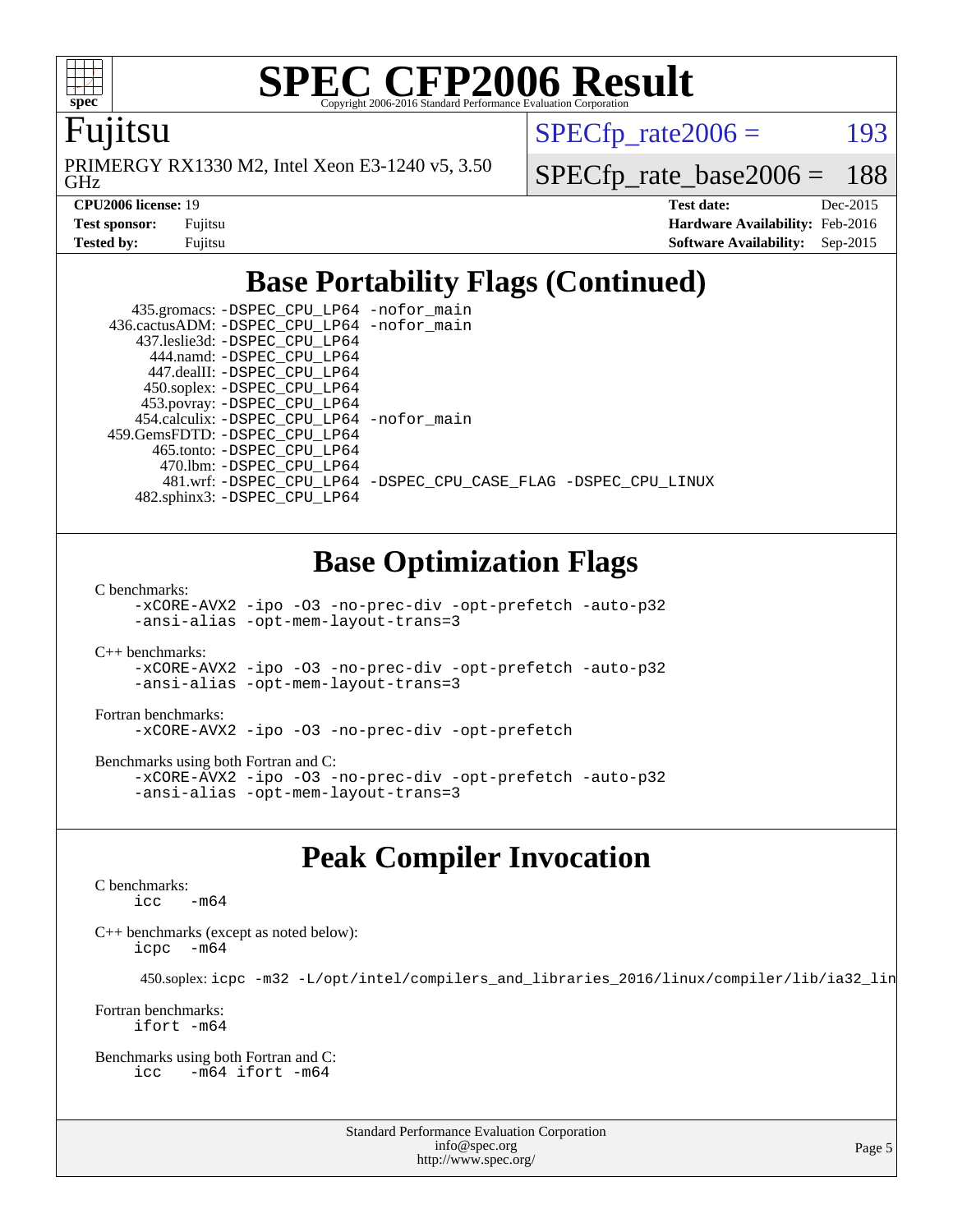

#### Fujitsu

GHz PRIMERGY RX1330 M2, Intel Xeon E3-1240 v5, 3.50  $SPECTp\_rate2006 = 193$ 

[SPECfp\\_rate\\_base2006 =](http://www.spec.org/auto/cpu2006/Docs/result-fields.html#SPECfpratebase2006) 188

**[CPU2006 license:](http://www.spec.org/auto/cpu2006/Docs/result-fields.html#CPU2006license)** 19 **[Test date:](http://www.spec.org/auto/cpu2006/Docs/result-fields.html#Testdate)** Dec-2015 **[Test sponsor:](http://www.spec.org/auto/cpu2006/Docs/result-fields.html#Testsponsor)** Fujitsu **[Hardware Availability:](http://www.spec.org/auto/cpu2006/Docs/result-fields.html#HardwareAvailability)** Feb-2016 **[Tested by:](http://www.spec.org/auto/cpu2006/Docs/result-fields.html#Testedby)** Fujitsu **[Software Availability:](http://www.spec.org/auto/cpu2006/Docs/result-fields.html#SoftwareAvailability)** Sep-2015

### **[Peak Portability Flags](http://www.spec.org/auto/cpu2006/Docs/result-fields.html#PeakPortabilityFlags)**

 410.bwaves: [-DSPEC\\_CPU\\_LP64](http://www.spec.org/cpu2006/results/res2016q1/cpu2006-20160111-38670.flags.html#suite_peakPORTABILITY410_bwaves_DSPEC_CPU_LP64) 416.gamess: [-DSPEC\\_CPU\\_LP64](http://www.spec.org/cpu2006/results/res2016q1/cpu2006-20160111-38670.flags.html#suite_peakPORTABILITY416_gamess_DSPEC_CPU_LP64) 433.milc: [-DSPEC\\_CPU\\_LP64](http://www.spec.org/cpu2006/results/res2016q1/cpu2006-20160111-38670.flags.html#suite_peakPORTABILITY433_milc_DSPEC_CPU_LP64) 434.zeusmp: [-DSPEC\\_CPU\\_LP64](http://www.spec.org/cpu2006/results/res2016q1/cpu2006-20160111-38670.flags.html#suite_peakPORTABILITY434_zeusmp_DSPEC_CPU_LP64) 435.gromacs: [-DSPEC\\_CPU\\_LP64](http://www.spec.org/cpu2006/results/res2016q1/cpu2006-20160111-38670.flags.html#suite_peakPORTABILITY435_gromacs_DSPEC_CPU_LP64) [-nofor\\_main](http://www.spec.org/cpu2006/results/res2016q1/cpu2006-20160111-38670.flags.html#user_peakLDPORTABILITY435_gromacs_f-nofor_main) 436.cactusADM: [-DSPEC\\_CPU\\_LP64](http://www.spec.org/cpu2006/results/res2016q1/cpu2006-20160111-38670.flags.html#suite_peakPORTABILITY436_cactusADM_DSPEC_CPU_LP64) [-nofor\\_main](http://www.spec.org/cpu2006/results/res2016q1/cpu2006-20160111-38670.flags.html#user_peakLDPORTABILITY436_cactusADM_f-nofor_main) 437.leslie3d: [-DSPEC\\_CPU\\_LP64](http://www.spec.org/cpu2006/results/res2016q1/cpu2006-20160111-38670.flags.html#suite_peakPORTABILITY437_leslie3d_DSPEC_CPU_LP64) 444.namd: [-DSPEC\\_CPU\\_LP64](http://www.spec.org/cpu2006/results/res2016q1/cpu2006-20160111-38670.flags.html#suite_peakPORTABILITY444_namd_DSPEC_CPU_LP64) 447.dealII: [-DSPEC\\_CPU\\_LP64](http://www.spec.org/cpu2006/results/res2016q1/cpu2006-20160111-38670.flags.html#suite_peakPORTABILITY447_dealII_DSPEC_CPU_LP64) 450.soplex: [-D\\_FILE\\_OFFSET\\_BITS=64](http://www.spec.org/cpu2006/results/res2016q1/cpu2006-20160111-38670.flags.html#user_peakPORTABILITY450_soplex_file_offset_bits_64_438cf9856305ebd76870a2c6dc2689ab) 453.povray: [-DSPEC\\_CPU\\_LP64](http://www.spec.org/cpu2006/results/res2016q1/cpu2006-20160111-38670.flags.html#suite_peakPORTABILITY453_povray_DSPEC_CPU_LP64) 454.calculix: [-DSPEC\\_CPU\\_LP64](http://www.spec.org/cpu2006/results/res2016q1/cpu2006-20160111-38670.flags.html#suite_peakPORTABILITY454_calculix_DSPEC_CPU_LP64) [-nofor\\_main](http://www.spec.org/cpu2006/results/res2016q1/cpu2006-20160111-38670.flags.html#user_peakLDPORTABILITY454_calculix_f-nofor_main) 459.GemsFDTD: [-DSPEC\\_CPU\\_LP64](http://www.spec.org/cpu2006/results/res2016q1/cpu2006-20160111-38670.flags.html#suite_peakPORTABILITY459_GemsFDTD_DSPEC_CPU_LP64) 465.tonto: [-DSPEC\\_CPU\\_LP64](http://www.spec.org/cpu2006/results/res2016q1/cpu2006-20160111-38670.flags.html#suite_peakPORTABILITY465_tonto_DSPEC_CPU_LP64) 470.lbm: [-DSPEC\\_CPU\\_LP64](http://www.spec.org/cpu2006/results/res2016q1/cpu2006-20160111-38670.flags.html#suite_peakPORTABILITY470_lbm_DSPEC_CPU_LP64) 481.wrf: [-DSPEC\\_CPU\\_LP64](http://www.spec.org/cpu2006/results/res2016q1/cpu2006-20160111-38670.flags.html#suite_peakPORTABILITY481_wrf_DSPEC_CPU_LP64) [-DSPEC\\_CPU\\_CASE\\_FLAG](http://www.spec.org/cpu2006/results/res2016q1/cpu2006-20160111-38670.flags.html#b481.wrf_peakCPORTABILITY_DSPEC_CPU_CASE_FLAG) [-DSPEC\\_CPU\\_LINUX](http://www.spec.org/cpu2006/results/res2016q1/cpu2006-20160111-38670.flags.html#b481.wrf_peakCPORTABILITY_DSPEC_CPU_LINUX) 482.sphinx3: [-DSPEC\\_CPU\\_LP64](http://www.spec.org/cpu2006/results/res2016q1/cpu2006-20160111-38670.flags.html#suite_peakPORTABILITY482_sphinx3_DSPEC_CPU_LP64)

### **[Peak Optimization Flags](http://www.spec.org/auto/cpu2006/Docs/result-fields.html#PeakOptimizationFlags)**

[C benchmarks](http://www.spec.org/auto/cpu2006/Docs/result-fields.html#Cbenchmarks):

 433.milc: basepeak = yes  $470.1$ bm: basepeak = yes  $482$ .sphinx3: basepeak = yes

#### [C++ benchmarks:](http://www.spec.org/auto/cpu2006/Docs/result-fields.html#CXXbenchmarks)

 444.namd: [-xCORE-AVX2](http://www.spec.org/cpu2006/results/res2016q1/cpu2006-20160111-38670.flags.html#user_peakPASS2_CXXFLAGSPASS2_LDFLAGS444_namd_f-xAVX2_5f5fc0cbe2c9f62c816d3e45806c70d7)(pass 2) [-prof-gen:threadsafe](http://www.spec.org/cpu2006/results/res2016q1/cpu2006-20160111-38670.flags.html#user_peakPASS1_CXXFLAGSPASS1_LDFLAGS444_namd_prof_gen_21a26eb79f378b550acd7bec9fe4467a)(pass 1)  $-i\text{po}(pass 2) -03(pass 2) -no-prec-div(pass 2)$  $-i\text{po}(pass 2) -03(pass 2) -no-prec-div(pass 2)$  $-i\text{po}(pass 2) -03(pass 2) -no-prec-div(pass 2)$ [-par-num-threads=1](http://www.spec.org/cpu2006/results/res2016q1/cpu2006-20160111-38670.flags.html#user_peakPASS1_CXXFLAGSPASS1_LDFLAGS444_namd_par_num_threads_786a6ff141b4e9e90432e998842df6c2)(pass 1) [-opt-mem-layout-trans=3](http://www.spec.org/cpu2006/results/res2016q1/cpu2006-20160111-38670.flags.html#user_peakPASS2_CXXFLAGS444_namd_f-opt-mem-layout-trans_a7b82ad4bd7abf52556d4961a2ae94d5)(pass 2) [-prof-use](http://www.spec.org/cpu2006/results/res2016q1/cpu2006-20160111-38670.flags.html#user_peakPASS2_CXXFLAGSPASS2_LDFLAGS444_namd_prof_use_bccf7792157ff70d64e32fe3e1250b55)(pass 2) [-fno-alias](http://www.spec.org/cpu2006/results/res2016q1/cpu2006-20160111-38670.flags.html#user_peakCXXOPTIMIZE444_namd_f-no-alias_694e77f6c5a51e658e82ccff53a9e63a) [-auto-ilp32](http://www.spec.org/cpu2006/results/res2016q1/cpu2006-20160111-38670.flags.html#user_peakCXXOPTIMIZE444_namd_f-auto-ilp32)

447.dealII: basepeak = yes

 450.soplex: [-xCORE-AVX2](http://www.spec.org/cpu2006/results/res2016q1/cpu2006-20160111-38670.flags.html#user_peakPASS2_CXXFLAGSPASS2_LDFLAGS450_soplex_f-xAVX2_5f5fc0cbe2c9f62c816d3e45806c70d7)(pass 2) [-prof-gen:threadsafe](http://www.spec.org/cpu2006/results/res2016q1/cpu2006-20160111-38670.flags.html#user_peakPASS1_CXXFLAGSPASS1_LDFLAGS450_soplex_prof_gen_21a26eb79f378b550acd7bec9fe4467a)(pass 1)  $-i\text{po}(pass 2) -\tilde{O}3(pass 2)$  [-no-prec-div](http://www.spec.org/cpu2006/results/res2016q1/cpu2006-20160111-38670.flags.html#user_peakPASS2_CXXFLAGSPASS2_LDFLAGS450_soplex_f-no-prec-div)(pass 2) [-par-num-threads=1](http://www.spec.org/cpu2006/results/res2016q1/cpu2006-20160111-38670.flags.html#user_peakPASS1_CXXFLAGSPASS1_LDFLAGS450_soplex_par_num_threads_786a6ff141b4e9e90432e998842df6c2)(pass 1) [-opt-mem-layout-trans=3](http://www.spec.org/cpu2006/results/res2016q1/cpu2006-20160111-38670.flags.html#user_peakPASS2_CXXFLAGS450_soplex_f-opt-mem-layout-trans_a7b82ad4bd7abf52556d4961a2ae94d5)(pass 2) [-prof-use](http://www.spec.org/cpu2006/results/res2016q1/cpu2006-20160111-38670.flags.html#user_peakPASS2_CXXFLAGSPASS2_LDFLAGS450_soplex_prof_use_bccf7792157ff70d64e32fe3e1250b55)(pass 2) [-opt-malloc-options=3](http://www.spec.org/cpu2006/results/res2016q1/cpu2006-20160111-38670.flags.html#user_peakOPTIMIZE450_soplex_f-opt-malloc-options_13ab9b803cf986b4ee62f0a5998c2238)

```
 453.povray: -xCORE-AVX2(pass 2) -prof-gen:threadsafe(pass 1)
-i\text{po}(pass 2) -03(pass 2)-no-prec-div(pass 2)
-par-num-threads=1(pass 1) -opt-mem-layout-trans=3(pass 2)
-prof-use(pass 2) -unroll4 -ansi-alias
```
Continued on next page

```
Standard Performance Evaluation Corporation
    info@spec.org
 http://www.spec.org/
```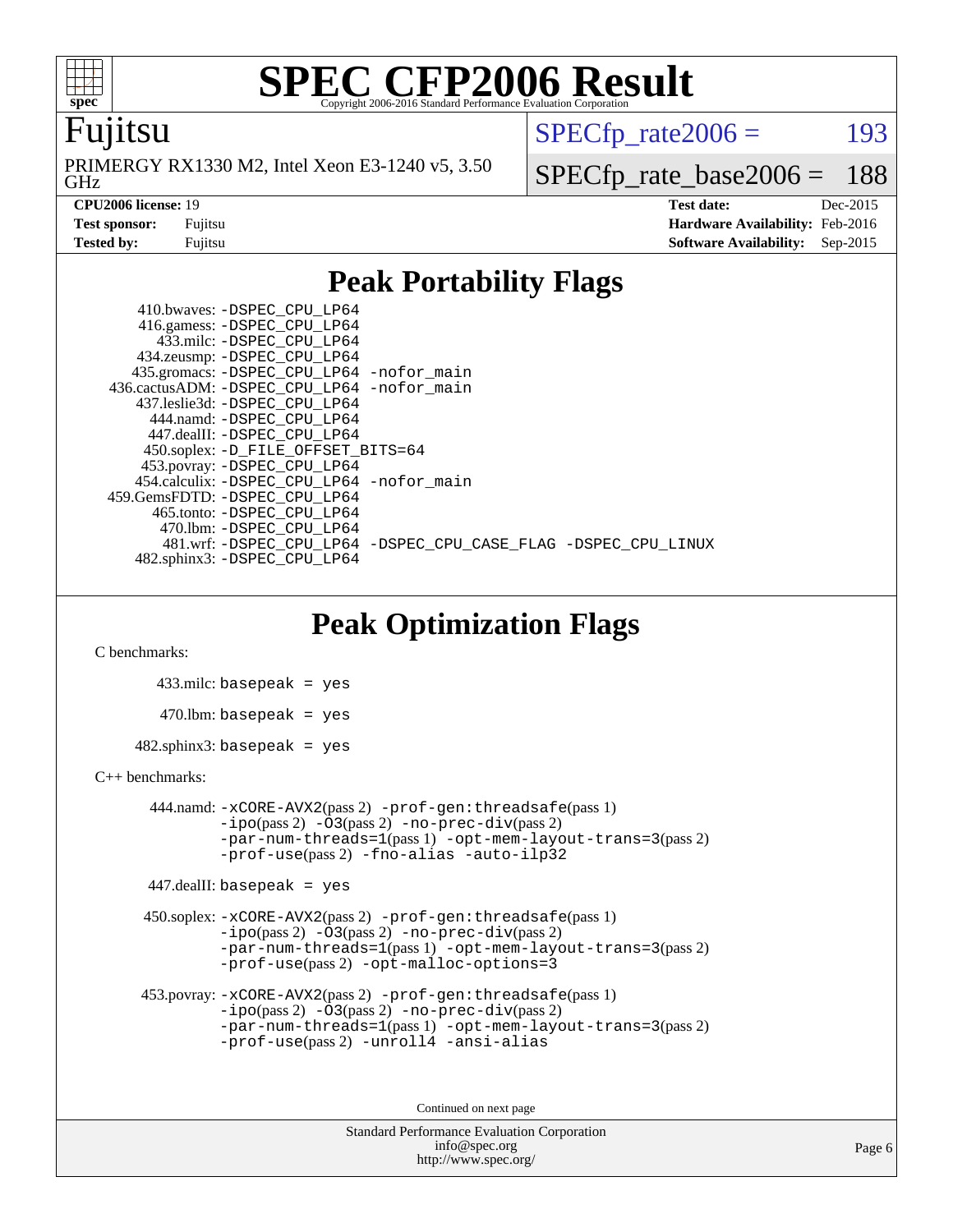

Fujitsu

GHz PRIMERGY RX1330 M2, Intel Xeon E3-1240 v5, 3.50  $SPECTp\_rate2006 = 193$ 

[SPECfp\\_rate\\_base2006 =](http://www.spec.org/auto/cpu2006/Docs/result-fields.html#SPECfpratebase2006) 188

**[CPU2006 license:](http://www.spec.org/auto/cpu2006/Docs/result-fields.html#CPU2006license)** 19 **[Test date:](http://www.spec.org/auto/cpu2006/Docs/result-fields.html#Testdate)** Dec-2015 **[Test sponsor:](http://www.spec.org/auto/cpu2006/Docs/result-fields.html#Testsponsor)** Fujitsu **[Hardware Availability:](http://www.spec.org/auto/cpu2006/Docs/result-fields.html#HardwareAvailability)** Feb-2016 **[Tested by:](http://www.spec.org/auto/cpu2006/Docs/result-fields.html#Testedby)** Fujitsu **[Software Availability:](http://www.spec.org/auto/cpu2006/Docs/result-fields.html#SoftwareAvailability)** Sep-2015

### **[Peak Optimization Flags \(Continued\)](http://www.spec.org/auto/cpu2006/Docs/result-fields.html#PeakOptimizationFlags)**

[Fortran benchmarks](http://www.spec.org/auto/cpu2006/Docs/result-fields.html#Fortranbenchmarks):

 $410.bwaves: basepeak = yes$  416.gamess: [-xCORE-AVX2](http://www.spec.org/cpu2006/results/res2016q1/cpu2006-20160111-38670.flags.html#user_peakPASS2_FFLAGSPASS2_LDFLAGS416_gamess_f-xAVX2_5f5fc0cbe2c9f62c816d3e45806c70d7)(pass 2) [-prof-gen:threadsafe](http://www.spec.org/cpu2006/results/res2016q1/cpu2006-20160111-38670.flags.html#user_peakPASS1_FFLAGSPASS1_LDFLAGS416_gamess_prof_gen_21a26eb79f378b550acd7bec9fe4467a)(pass 1) [-ipo](http://www.spec.org/cpu2006/results/res2016q1/cpu2006-20160111-38670.flags.html#user_peakPASS2_FFLAGSPASS2_LDFLAGS416_gamess_f-ipo)(pass 2) [-O3](http://www.spec.org/cpu2006/results/res2016q1/cpu2006-20160111-38670.flags.html#user_peakPASS2_FFLAGSPASS2_LDFLAGS416_gamess_f-O3)(pass 2) [-no-prec-div](http://www.spec.org/cpu2006/results/res2016q1/cpu2006-20160111-38670.flags.html#user_peakPASS2_FFLAGSPASS2_LDFLAGS416_gamess_f-no-prec-div)(pass 2) [-par-num-threads=1](http://www.spec.org/cpu2006/results/res2016q1/cpu2006-20160111-38670.flags.html#user_peakPASS1_FFLAGSPASS1_LDFLAGS416_gamess_par_num_threads_786a6ff141b4e9e90432e998842df6c2)(pass 1) [-prof-use](http://www.spec.org/cpu2006/results/res2016q1/cpu2006-20160111-38670.flags.html#user_peakPASS2_FFLAGSPASS2_LDFLAGS416_gamess_prof_use_bccf7792157ff70d64e32fe3e1250b55)(pass 2) [-unroll2](http://www.spec.org/cpu2006/results/res2016q1/cpu2006-20160111-38670.flags.html#user_peakOPTIMIZE416_gamess_f-unroll_784dae83bebfb236979b41d2422d7ec2) [-inline-level=0](http://www.spec.org/cpu2006/results/res2016q1/cpu2006-20160111-38670.flags.html#user_peakOPTIMIZE416_gamess_f-inline-level_318d07a09274ad25e8d15dbfaa68ba50) [-scalar-rep-](http://www.spec.org/cpu2006/results/res2016q1/cpu2006-20160111-38670.flags.html#user_peakOPTIMIZE416_gamess_f-disablescalarrep_abbcad04450fb118e4809c81d83c8a1d) 434.zeusmp: basepeak = yes 437.leslie3d: basepeak = yes 459.GemsFDTD: basepeak = yes 465.tonto: [-xCORE-AVX2](http://www.spec.org/cpu2006/results/res2016q1/cpu2006-20160111-38670.flags.html#user_peakPASS2_FFLAGSPASS2_LDFLAGS465_tonto_f-xAVX2_5f5fc0cbe2c9f62c816d3e45806c70d7)(pass 2) [-prof-gen:threadsafe](http://www.spec.org/cpu2006/results/res2016q1/cpu2006-20160111-38670.flags.html#user_peakPASS1_FFLAGSPASS1_LDFLAGS465_tonto_prof_gen_21a26eb79f378b550acd7bec9fe4467a)(pass 1)  $-ipo(pass 2)$  $-ipo(pass 2)$   $-03(pass 2)$   $-no-prec-div(pass 2)$  $-no-prec-div(pass 2)$ [-par-num-threads=1](http://www.spec.org/cpu2006/results/res2016q1/cpu2006-20160111-38670.flags.html#user_peakPASS1_FFLAGSPASS1_LDFLAGS465_tonto_par_num_threads_786a6ff141b4e9e90432e998842df6c2)(pass 1) [-prof-use](http://www.spec.org/cpu2006/results/res2016q1/cpu2006-20160111-38670.flags.html#user_peakPASS2_FFLAGSPASS2_LDFLAGS465_tonto_prof_use_bccf7792157ff70d64e32fe3e1250b55)(pass 2) [-unroll4](http://www.spec.org/cpu2006/results/res2016q1/cpu2006-20160111-38670.flags.html#user_peakOPTIMIZE465_tonto_f-unroll_4e5e4ed65b7fd20bdcd365bec371b81f) [-auto](http://www.spec.org/cpu2006/results/res2016q1/cpu2006-20160111-38670.flags.html#user_peakOPTIMIZE465_tonto_f-auto) [-inline-calloc](http://www.spec.org/cpu2006/results/res2016q1/cpu2006-20160111-38670.flags.html#user_peakOPTIMIZE465_tonto_f-inline-calloc) [-opt-malloc-options=3](http://www.spec.org/cpu2006/results/res2016q1/cpu2006-20160111-38670.flags.html#user_peakOPTIMIZE465_tonto_f-opt-malloc-options_13ab9b803cf986b4ee62f0a5998c2238) [Benchmarks using both Fortran and C](http://www.spec.org/auto/cpu2006/Docs/result-fields.html#BenchmarksusingbothFortranandC): 435.gromacs: [-xCORE-AVX2](http://www.spec.org/cpu2006/results/res2016q1/cpu2006-20160111-38670.flags.html#user_peakPASS2_CFLAGSPASS2_FFLAGSPASS2_LDFLAGS435_gromacs_f-xAVX2_5f5fc0cbe2c9f62c816d3e45806c70d7)(pass 2) [-prof-gen:threadsafe](http://www.spec.org/cpu2006/results/res2016q1/cpu2006-20160111-38670.flags.html#user_peakPASS1_CFLAGSPASS1_FFLAGSPASS1_LDFLAGS435_gromacs_prof_gen_21a26eb79f378b550acd7bec9fe4467a)(pass 1) [-ipo](http://www.spec.org/cpu2006/results/res2016q1/cpu2006-20160111-38670.flags.html#user_peakPASS2_CFLAGSPASS2_FFLAGSPASS2_LDFLAGS435_gromacs_f-ipo)(pass 2) [-O3](http://www.spec.org/cpu2006/results/res2016q1/cpu2006-20160111-38670.flags.html#user_peakPASS2_CFLAGSPASS2_FFLAGSPASS2_LDFLAGS435_gromacs_f-O3)(pass 2) [-no-prec-div](http://www.spec.org/cpu2006/results/res2016q1/cpu2006-20160111-38670.flags.html#user_peakPASS2_CFLAGSPASS2_FFLAGSPASS2_LDFLAGS435_gromacs_f-no-prec-div)(pass 2) [-par-num-threads=1](http://www.spec.org/cpu2006/results/res2016q1/cpu2006-20160111-38670.flags.html#user_peakPASS1_CFLAGSPASS1_FFLAGSPASS1_LDFLAGS435_gromacs_par_num_threads_786a6ff141b4e9e90432e998842df6c2)(pass 1) [-opt-mem-layout-trans=3](http://www.spec.org/cpu2006/results/res2016q1/cpu2006-20160111-38670.flags.html#user_peakPASS2_CFLAGS435_gromacs_f-opt-mem-layout-trans_a7b82ad4bd7abf52556d4961a2ae94d5)(pass 2) [-prof-use](http://www.spec.org/cpu2006/results/res2016q1/cpu2006-20160111-38670.flags.html#user_peakPASS2_CFLAGSPASS2_FFLAGSPASS2_LDFLAGS435_gromacs_prof_use_bccf7792157ff70d64e32fe3e1250b55)(pass 2) [-opt-prefetch](http://www.spec.org/cpu2006/results/res2016q1/cpu2006-20160111-38670.flags.html#user_peakOPTIMIZE435_gromacs_f-opt-prefetch) [-auto-ilp32](http://www.spec.org/cpu2006/results/res2016q1/cpu2006-20160111-38670.flags.html#user_peakCOPTIMIZE435_gromacs_f-auto-ilp32)  $436.cactusADM:basepeak = yes$  454.calculix: basepeak = yes  $481.$ wrf: basepeak = yes The flags files that were used to format this result can be browsed at <http://www.spec.org/cpu2006/flags/Intel-ic16.0-official-linux64.html> <http://www.spec.org/cpu2006/flags/Fujitsu-Platform-Settings-V1.2-HSW-RevA.html> You can also download the XML flags sources by saving the following links: <http://www.spec.org/cpu2006/flags/Intel-ic16.0-official-linux64.xml> <http://www.spec.org/cpu2006/flags/Fujitsu-Platform-Settings-V1.2-HSW-RevA.xml>